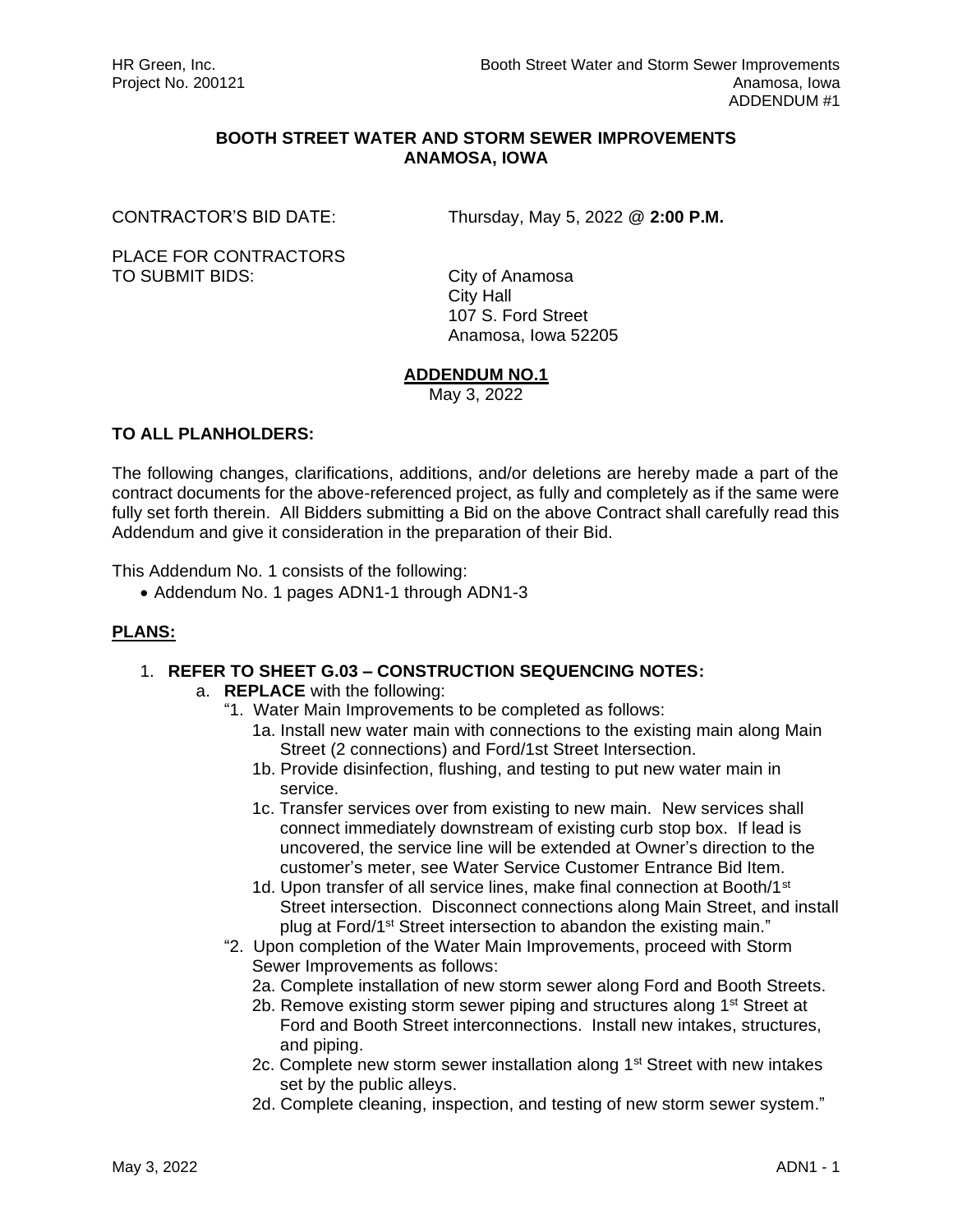- "3. Complete sidewalk and street restoration items by Substantial Completion."
- "4. Complete final surface restoration items by Final Completion."

## 2. **REFER TO SHEET G.05 – ESTIMATE REFERENCE INFORMATION:**

- a. Bid Item Nos. 1 and 2 Storm Sewer, Trenched, Class III RCP (various sizes): **ADD** article:
	- "B. Visual inspection shall be provided in lieu of video inspection in accordance with Section 4060. Visual Inspection shall be provided for each run of pipe and shall include lamping of each section to confirm visible light. Repair or replace defective pipe or joints, remove or relay pipe not meeting alignment tolerance, or as otherwise directed by Engineer".
- b. Bid Item No. 10 Water Service Pipe, Copper, 1: **ADD** article:
	- "D. Long-side services are to be bored below the street utilizing trenchless installation methods".
- c. Bid Item No. 31 Brick/Paver Sidewalk with Pavement Base: **REPLACE** Article:
	- "A. Contractor shall construct paver field areas using pavers, similar to those removed, over a constructed 4" PCC base. The border course shall consist of square pavers with one large brick surrounded by 12 smaller bricks. The main landings shall use a herringbone pattern."

## 3. **REFER TO SHEET C.101 – WATER MAIN PLAN AND PROFILE:**

- a. **CHANGE** note to read "Remove and Reset Existing Cast Iron Grating (Typ of 2)".
- b. **ADD** the following General Note:
	- "5. Maintain sidewalk accessibility to businesses at Parcel S throughout construction. Stage work and restoration around business entrances. This may include dividing the work into smaller phases and special accommodations, including the use of temporary backfill, temporary steel plates or similar means to maintain ADA-compliant pedestrian access. Orange safety fence must be provided between pedestrian walkways and work areas. Temporary safety rails are required where the pedestrian travelway is adjacent to a grade difference greater than 48". See Additional requirements on G.03".

## 4. **REFER TO SHEET C.103 – WATER MAIN PLAN AND PROFILE:**

- a. **ADD** the following General Note:
	- "5. Maintain sidewalk accessibility to businesses at 109 E Main Street throughout construction. Stage work and restoration around business entrances. This may include dividing the work into smaller phases and special accommodations, including the use of temporary backfill, temporary steel plates or similar means to maintain ADA-compliant pedestrian access. Orange safety fence must be provided between pedestrian walkways and work areas. Temporary safety rails are required where the pedestrian travelway is adjacent to a grade difference greater than 48". See Additional requirements on G.03".